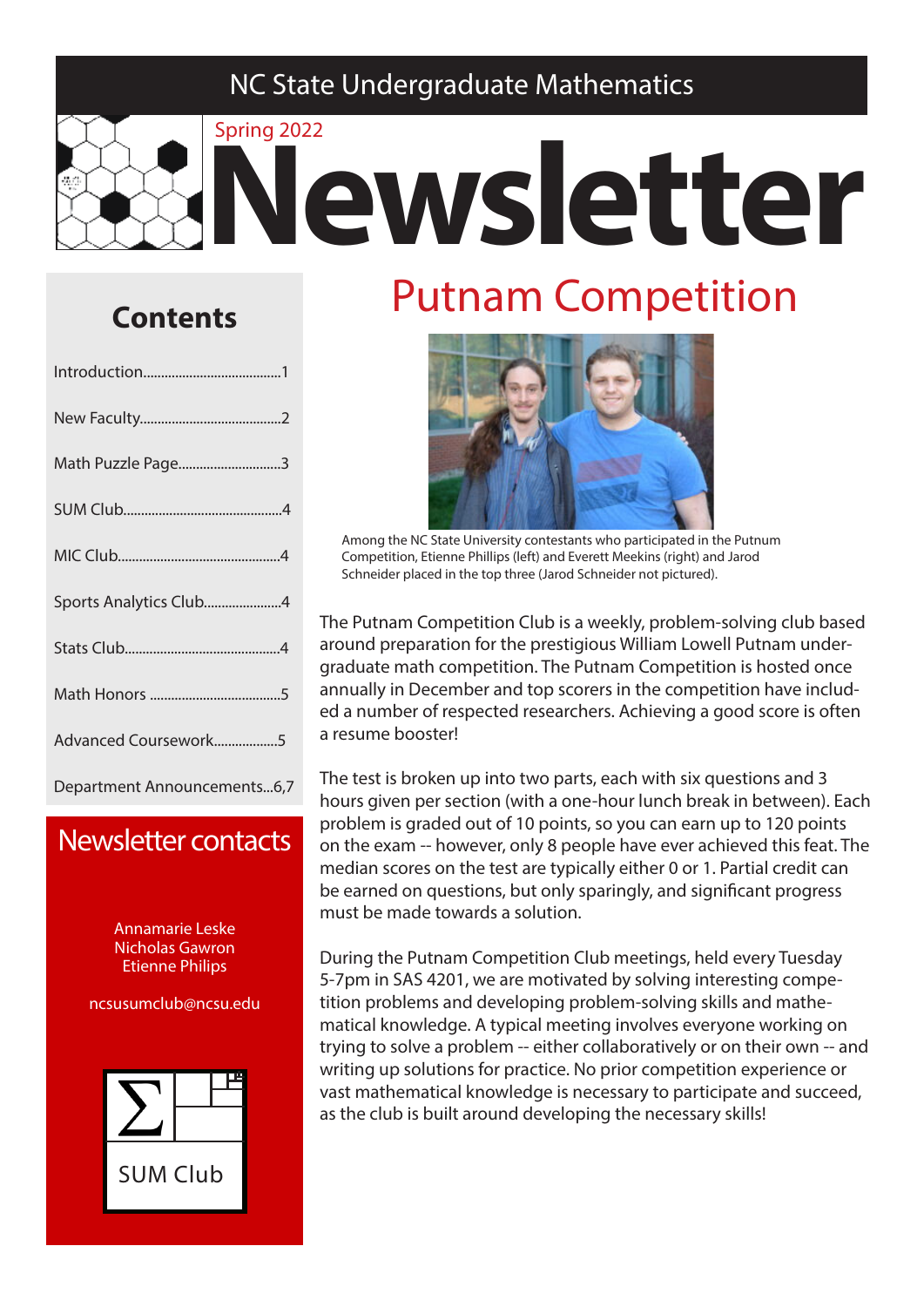# Say Hello to New Faculty!

We recently had the chance to talk to newly hired Math faculty and they answered some questions for us:

| How do you like to be<br>addressed by students?                                                                                                                                                                                                                                                                | Professor<br>-Dr. Peter McGrath               |                                                                                                                                           | Dr. Ji<br>-Dr. hangjie JI                                                                                                                                                |                                            |
|----------------------------------------------------------------------------------------------------------------------------------------------------------------------------------------------------------------------------------------------------------------------------------------------------------------|-----------------------------------------------|-------------------------------------------------------------------------------------------------------------------------------------------|--------------------------------------------------------------------------------------------------------------------------------------------------------------------------|--------------------------------------------|
| Jianping or Dr. Pan<br>Professor Laura (with Spanish/Ital-<br>-Jianping Pan<br>ian accent)<br>-Dr.Laura Colmenarejo                                                                                                                                                                                            |                                               | Andy<br>- Dr. Andrew<br>Sageman-Furnas                                                                                                    |                                                                                                                                                                          |                                            |
| Stepan or Dr. Paul<br>- Dr. Stepan Paul                                                                                                                                                                                                                                                                        | As they are used to do.<br>-Dr. Jacopo Schino |                                                                                                                                           | Dr. Manion<br>-Andrew Manion                                                                                                                                             |                                            |
| <b>What Courses are you teaching?</b>                                                                                                                                                                                                                                                                          |                                               | 407 right now, graduate<br>combinatorics next year!                                                                                       |                                                                                                                                                                          | MA 242, MA 513<br>(this year), MA          |
| What are your hobbies<br>outside of math?<br>Music - I am a trumpet player.<br>-Prof McGarth<br>Spending time outside with my<br>family enjoying the great NC<br>weather<br>-Prof. Andy Sageman-Furnas                                                                                                         |                                               | -Prof Laura<br>Calc I; Theory of Numbers<br>-Dr. Pan                                                                                      |                                                                                                                                                                          | 555, MA 753<br>(next year)<br>- Dr. Manion |
|                                                                                                                                                                                                                                                                                                                |                                               | Manifolds (555), Differ-<br>MA 103, 225, 242, and<br>ential Geometry (755),<br>425<br>Calculus III (242)<br>- Dr. Paul<br>- Prof. McGarth |                                                                                                                                                                          |                                            |
| What has been your favorite part<br>about being at NC State?                                                                                                                                                                                                                                                   |                                               |                                                                                                                                           | I prefer Chalkboards:<br>Prof. Laura<br>Dr. Paul<br><b>Professor McGarth</b><br>Dr. Schino<br>I prefer white boards:<br>Andy<br>Dr. Manion<br>Dr. Pan<br>I prefer iPads: |                                            |
| I'm looking forward to continue researching and interacting<br>with students. Also, I really like the math building, SAS, and I<br>enjoy a lot walking to my office every morning. - Prof. Laura<br>Getting to know the students and other faculty members.<br>- Andy<br>"All the bricks, of course!" -Dr.Paul |                                               |                                                                                                                                           |                                                                                                                                                                          |                                            |
| The supportive mathematical environment---I enjoy talking<br>with others about math. - Dr. McGarth                                                                                                                                                                                                             |                                               |                                                                                                                                           | Dr. Pan                                                                                                                                                                  |                                            |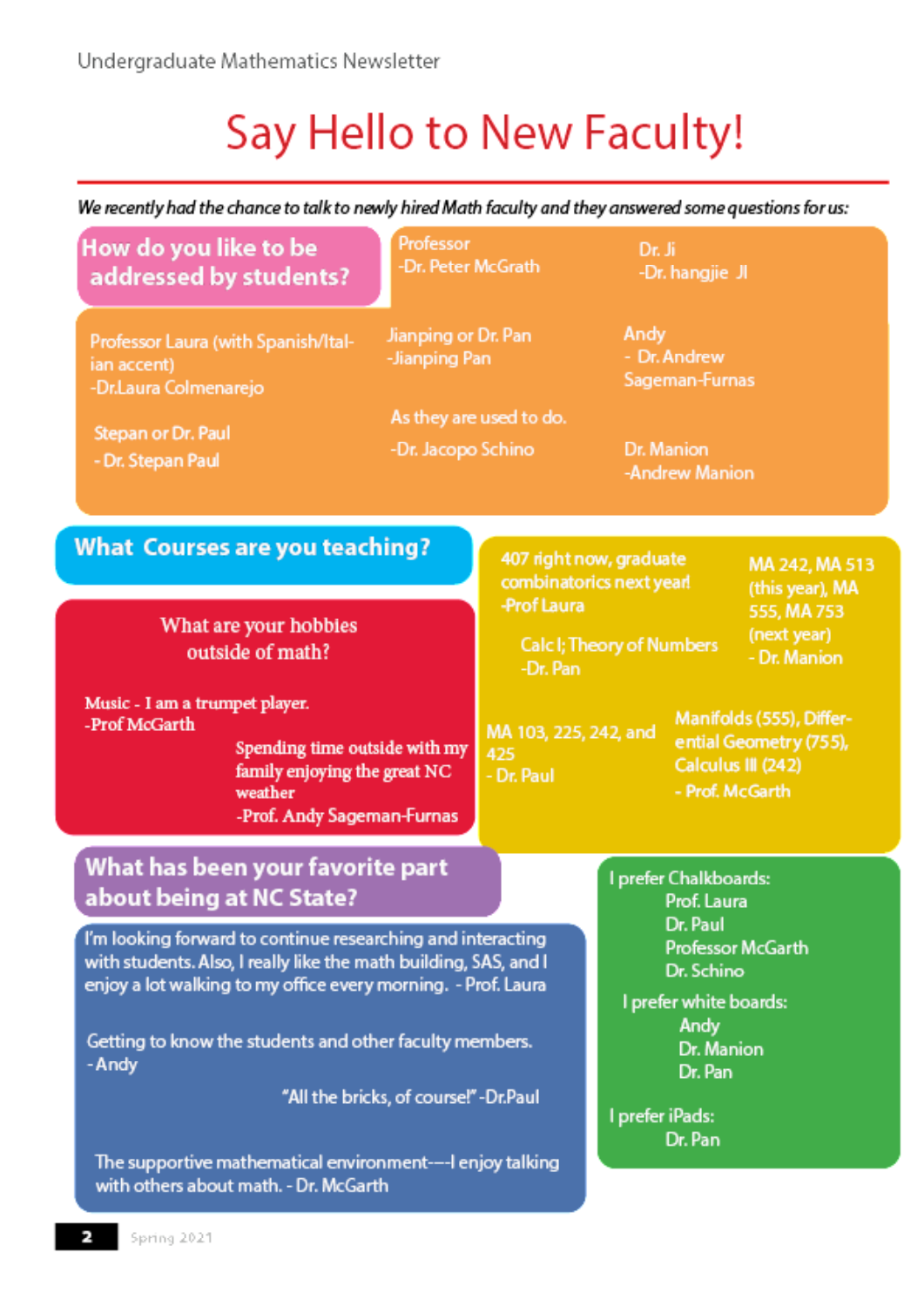# Math Puzzle Page

#### **Determinant Tic-Tac-Toe**

In Determinant Tic-Tac-Toe, Player 1 enters a 1 in an empty  $3 \times 3$  matrix. Player 0 counters with a 0 in a vacant position, and play continues in turn until the  $3 \times 3$  matrix is completed with five 1's and four 0's. Player 0 wins if the determinant is 0 and player 1 wins otherwise.



A matrix Player 0 will want to avoid if they want to win.

### How to Win?

One Important Question to Consider:

Can Player 0 win if 1 starts in the center?

Can Player 0 win? if so, how?

Does Player 0 always win, if they play Optimally?

#### **Fun Facts About the Question**

This was actually a Putnam Question in 2002! There is a partial solution online via Google. Short Answers without a proof: It does not matter,

Yes(from Qu3),

Yes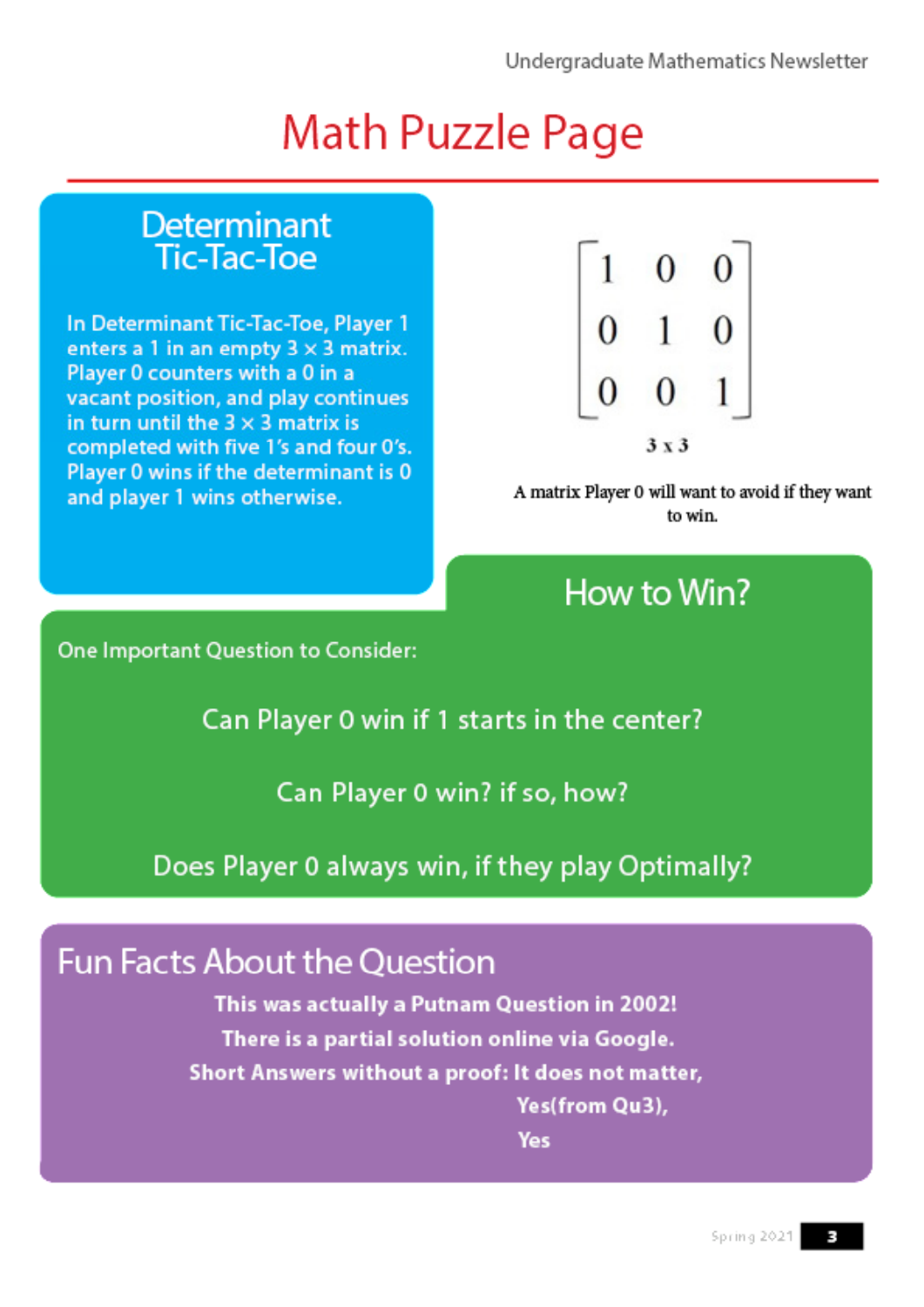# SUM Club





2021 Sum Club Integration Bee!

The Society for Undergraduate Mathematics (SUM Club) is a student organization for students with a passion for mathematics. We connect math undergrads and provide students with academic and professional development, leadership, and service opportunities. This is accomplished through social and outreach activities, presentations at meetings, career events, and other college- and university-wide involvement. Open to any student, math major or otherwise, we meet on the first and third Thursday of every month to get to know one another, do math puzzles, play games, learn together, and perform outreach. The club hosts undergraduates, graduate students, and professionals to share their experiences and knowledge. SUM Club supports the Raleigh community through participation in programs like Service Raleigh and Washington Elementary Math and Science Night. We hope to continue to create a strong undergraduate mathematics community. We would love to have more people involved! Email us at ncsusumclub@ncsu.edu with any questions or to be added to our email list.

# MIC Club

The Mathematical Insights Club (MIC) aims to foster an environment where undergraduate students can delve deeper into the field of mathematics. We will discuss undergraduate research, interesting papers, and math history. MIC is a platform for students to share their math interests. Each month two students give a short informal presentation on something they have found interesting, whether it is their own research, a published article, a fun problem, or math history. Come to MIC and advance your ability to discuss mathematics and give your CV a boost! We hope to see you there! mathematicalinsightsclub@ncsu.edu

# Sports Analytics Club

The Sports Analytics Club at NC State is a studentrun, student-driven club which brings together undergraduates, grad students, and faculty who are interested in the quantitative analysis of sports. We enable members to work on individual and group research projects under the guidance of grad students and our faculty advisors. In addition, we play fantasy sports and prediction contests together. Email sportsanalytics@ncsu. edu if you would like to join our email list.

# Stat Club

If you are interested in statistics or related professions or just want to meet and socialize with other statistics lovers, come join Stat Club. The purpose of the club is to expose people to the endless applications of statistics and what a career in statistics really looks like by bringing in guest speakers from industry and academia. This is also a great way for members to network with industry professionals, NCSU faculty, and other statistics majors. Our meetings also consist of workshops to hone your marketability when applying for internships and opportunities. If you have any questions or want to be added to the mailing list please email us at statistics-club@ncsu.edu. We hope to see you all soon!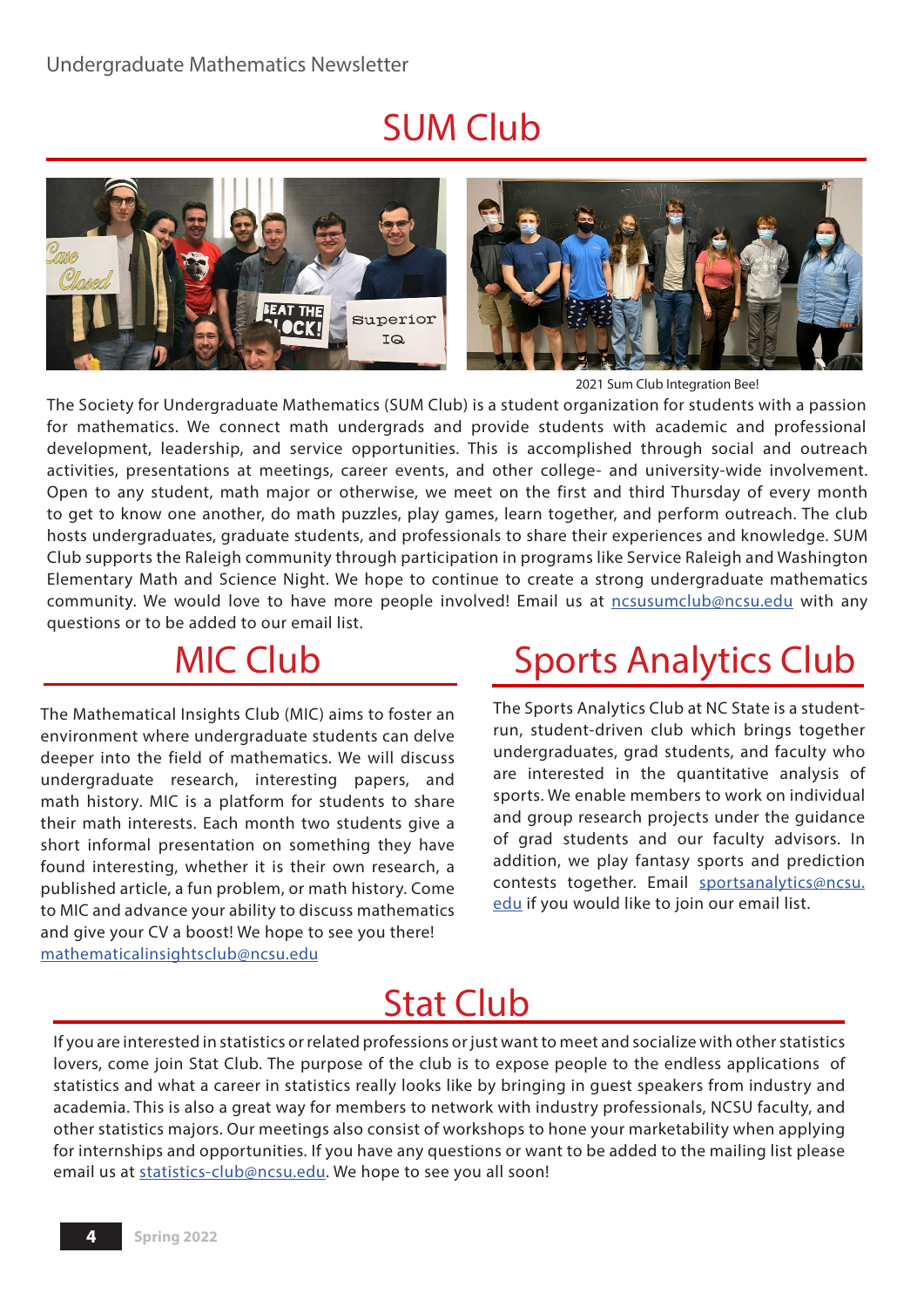# Math Honors Program

In the year 2021, we want to congratulate the new students who joined the Math Honors Program include **Erick Boniface, Soren Davis, Jordan Jackson, Madhusudan Madhavan, Etienne Phillips, Emi Planchon, Andrea Stancescu and Jenna Varnell**. Currently we have 33 students active in the Math Honors Program. Lately about 16% of math graduates complete the Math Honors Program and nearly 85% of those students go on to excellent graduate schools or find great jobs. In the past, schools they have attended include Berkeley, Princeton, Stanford, MIT, Cornell, NYU, UCLA, Cambridge and many other top universities. Math honors students have received 25 NSF Fellowships AND 3 DoD Fellowships for graduate school as well as 9 Goldwater Scholarships, 1 Churchill Scholarship and 3 Gates Fellowships. Besides taking a number of challenging advanced Mathematics courses, Math Honors students also do research in Mathematics either at NC State or at a summer REU Program (Research Experience for Undergraduates) nationwide. More than 38 students have participated in a study abroad program focusing on Mathematics via the BSM Program (Budapest Semesters in Mathematics) or the MiM Program (Math in Moscow Program).

Participation in REUs, BSM, MiM and doing undergraduate research in mathematics has helped greatly the success of honors students getting accepted into numerous excellent graduate schools. Dr. Min Kang is happy to talk to any student interested in undergraduate research opportunity in Mathematics. Feel free to email her at mkang2@ncsu.edu for further information or look at the program page:

https://math.sciences.ncsu.edu/undergraduate/undergraduate-programs/math-honors-

For those who have interest in working as a researcher after graduating, participating in undergraduate research is a great asset. However, many students don't know how to locate or search for undergraduate research opportunities. An unofficial list of some undergraduate research opportunities and relevant internships can be found at https://go.ncsu.edu/sum\_club\_research

### Advanced Mathematics Courses

#### DSC 495 Courses

Have you wanted to gain new and valuable experiences in the field of data science? DSC 495 courses could be a great fit for you to achieve your goals. The Data Science Academy at NC State is offering 18 1-credit courses this upcoming semester; most have no prerequisites at all and are open to the entire university. (Note some courses require basic programming experience.) Some of the course offerings include: Clustering Data Through Machine Learning, Intro to R/ Python, & Data Science for Sustainability. To see a full list of course offerings refer to: https://datascienceacademy.ncsu.edu/courses/upcoming-dsa<sup>-</sup>courses/

#### MA 493 (Special Topics): Mathematical Foundations of Data Science Instructor: Dr. Mansoor Haider

This new course will cover foundational mathematical concepts fundamental to data science and data-driven mathematical modeling. The course content was developed by a team of departmental faculty and will include the following topics: basics of machine learning, unconstrained optimization, neural networks and overfitting, parameter estimation and sensitivity analysis for mathematical models, and an introduction to topological data analysis. Some familiarity with MATLAB will be beneficial for students taking this course. Note that this course is an acceptable advanced math elective for MA/AMA majors.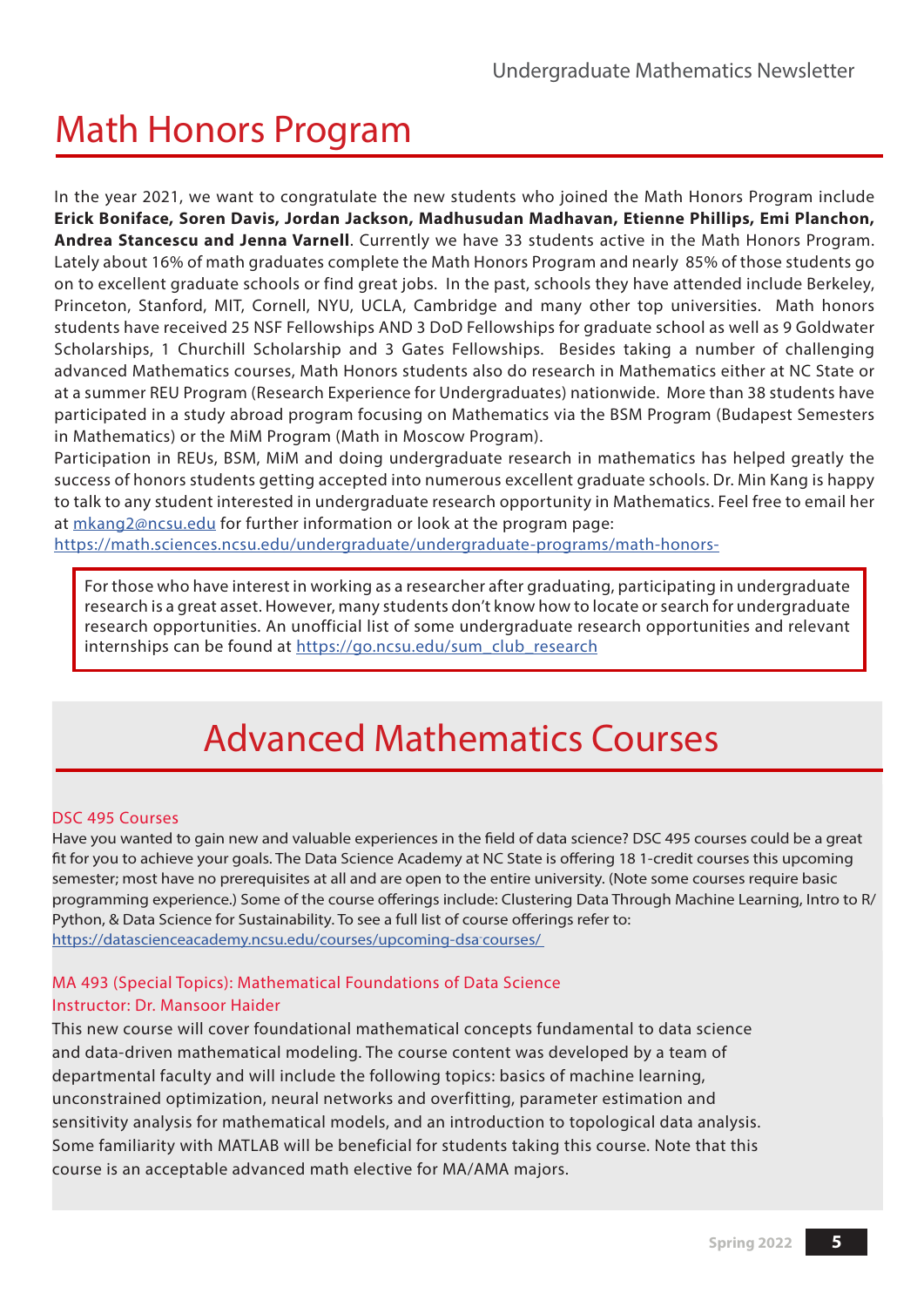#### Announcements

# COS Ambassadors

The College of Sciences Ambassador Program is a volunteer student organization that serves to represent the college to alumni, donors, prospective students and the community.

We are pleased to inform you that the College of Sciences (Sciences) Ambassador program has opened applications for motivated individuals who wish to assist the College and Departments with recruiting, retention and community involvement.

The application process is simple! Please fill out the application located at 2022 Sciences Ambassador Application, which should include your uploaded resume and attend one of the scheduled information sessions. The application deadline is **Friday, March 25, 2022 by 11:59pm.**

#### **Information Sessions:**

Join us for information sessions (attendance is required at one session). Ambassadors will be in attendance to answer any questions (Zoom links below):

**Thursday, March 10, 2022 from 4:30 PM to 5:30 PM via Zoom Tuesday, March 22, 2022 from 5 PM to 6 PM via Zoom**

\*\*If you cannot attend an information session, you can watch the Recorded Information

\* The application is lengthy and time will need to be allotted to complete and reflect on some things required.

Interviews will take place from April 4th through the 8th for those selected to interview.

**If you have any questions, please contact the advisors: \*Dr. Jamila Simpson - jrsmith@ncsu.edu \*Betsy Alexieff - ewalexie@ncsu.edu**

#### Undergraduate Research Openings!



Dr. Stepan Paul's visualization!

Students interested in undergraduate research involving surface geometry, origami, and art/ illustration can reach out to Dr. Stepan Paul (sspaul2@ ncsu.edu) to talk about potential projects. Prerequisite mathematical knowledge varies by topic; relevant courses are MA 242, 405, 408, and 518.